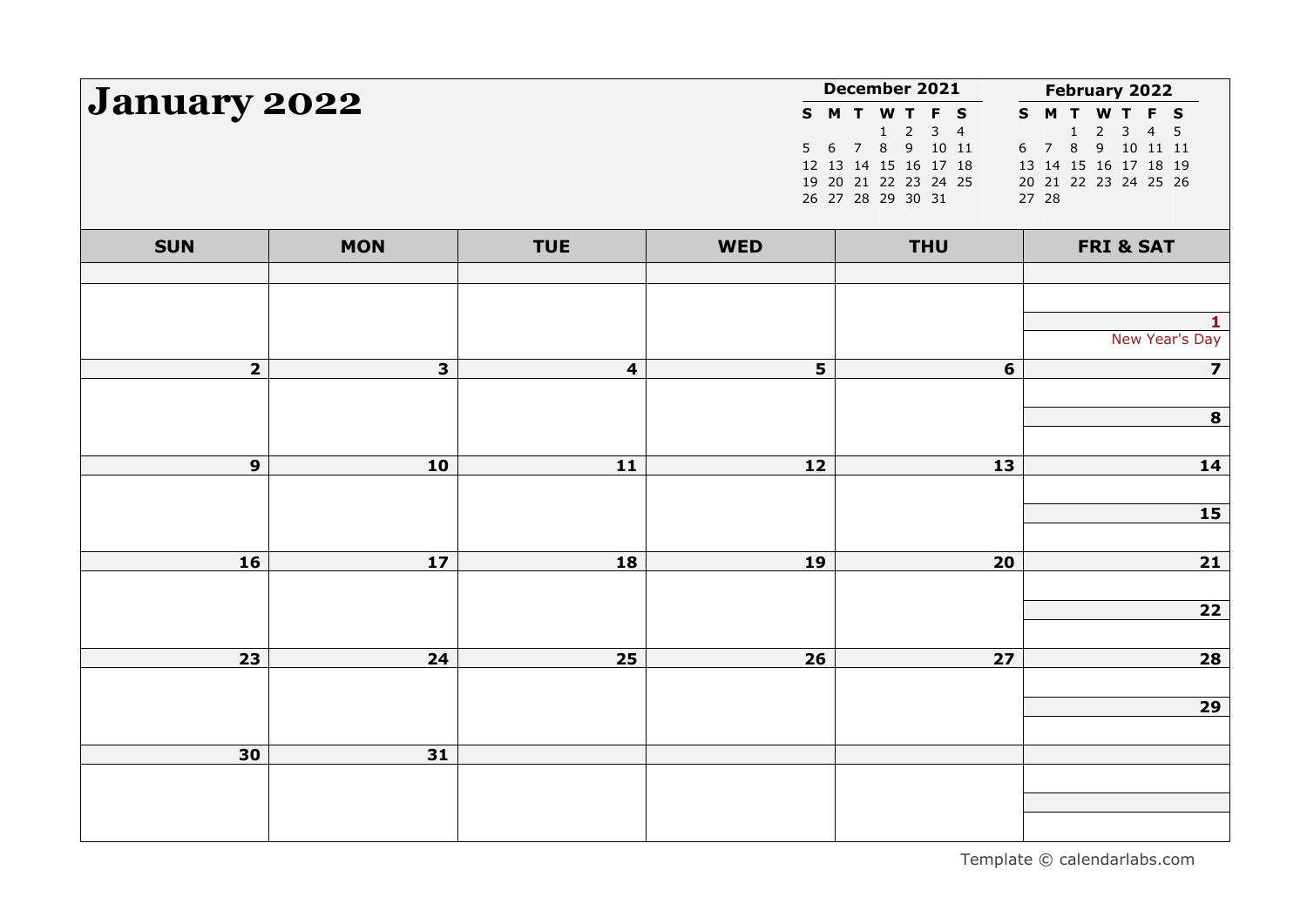| February 2022 |                         |              |                                           | January 2022                                                                                                                                   | <b>March 2022</b>                                                                                                                                                                     |
|---------------|-------------------------|--------------|-------------------------------------------|------------------------------------------------------------------------------------------------------------------------------------------------|---------------------------------------------------------------------------------------------------------------------------------------------------------------------------------------|
|               |                         |              | $\overline{2}$<br>$\overline{9}$<br>30 31 | S M T W T F S<br>$\mathbf{1}$<br>7 8<br>$5\quad 6$<br>3<br>$\overline{4}$<br>10 11 12 13 14 15<br>16 17 18 19 20 21 22<br>23 24 25 26 27 28 29 | $\mathbf{s}$<br><b>MTWTFS</b><br>$\overline{c}$<br>3<br>$\overline{4}$<br>5<br>$\mathbf{1}$<br>78<br>9 10 11 8<br>6<br>13 14 15 16 17 18 19<br>20 21 22 23 24 25 26<br>27 28 29 30 31 |
| <b>SUN</b>    | <b>MON</b>              | <b>TUE</b>   | <b>WED</b>                                | <b>THU</b>                                                                                                                                     | <b>FRI &amp; SAT</b>                                                                                                                                                                  |
|               |                         | $\mathbf{1}$ | $\mathbf{2}$                              | 3                                                                                                                                              | $\overline{\mathbf{4}}$                                                                                                                                                               |
|               |                         |              |                                           |                                                                                                                                                |                                                                                                                                                                                       |
|               |                         |              |                                           |                                                                                                                                                | 5                                                                                                                                                                                     |
| 6             | $\overline{\mathbf{z}}$ | 8            | $\boldsymbol{9}$                          | 10                                                                                                                                             | 11                                                                                                                                                                                    |
|               |                         |              |                                           |                                                                                                                                                |                                                                                                                                                                                       |
|               |                         |              |                                           |                                                                                                                                                | 12                                                                                                                                                                                    |
|               |                         |              |                                           |                                                                                                                                                |                                                                                                                                                                                       |
| 13            | 14                      | 15           | 16                                        | $17$                                                                                                                                           | 18                                                                                                                                                                                    |
|               | <b>Valentine's Day</b>  | Flag Day     |                                           |                                                                                                                                                |                                                                                                                                                                                       |
|               |                         |              |                                           |                                                                                                                                                | 19                                                                                                                                                                                    |
|               |                         |              |                                           |                                                                                                                                                |                                                                                                                                                                                       |
| 20            | 21                      | 22           | 23                                        | 24                                                                                                                                             | 25                                                                                                                                                                                    |
|               | Family Day (BC)         |              |                                           |                                                                                                                                                |                                                                                                                                                                                       |
|               |                         |              |                                           |                                                                                                                                                | 26                                                                                                                                                                                    |
|               |                         |              |                                           |                                                                                                                                                |                                                                                                                                                                                       |
| 27            | 28                      |              |                                           |                                                                                                                                                |                                                                                                                                                                                       |
|               |                         |              |                                           |                                                                                                                                                |                                                                                                                                                                                       |
|               |                         |              |                                           |                                                                                                                                                |                                                                                                                                                                                       |
|               |                         |              |                                           |                                                                                                                                                |                                                                                                                                                                                       |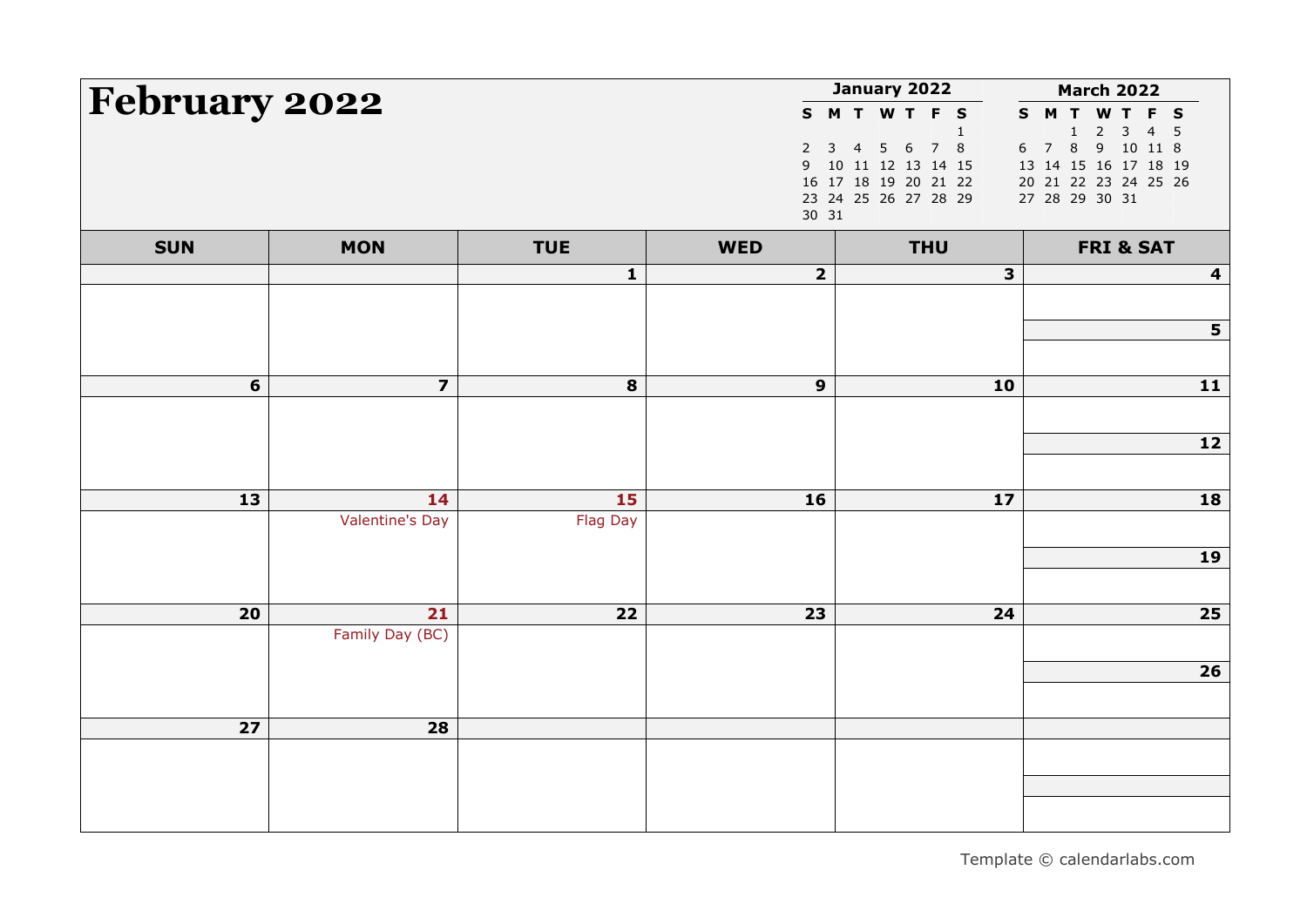| <b>March 2022</b> |                         |              |                         | February 2022                                                                                                                              | <b>April 2022</b>                                                                                                                         |
|-------------------|-------------------------|--------------|-------------------------|--------------------------------------------------------------------------------------------------------------------------------------------|-------------------------------------------------------------------------------------------------------------------------------------------|
|                   |                         |              | 27 28                   | S M T W T F S<br>$\overline{2}$<br>1<br>$\mathbf{3}$<br>4 <sub>5</sub><br>6 7 8 9 10 11 12<br>13 14 15 16 17 18 19<br>20 21 22 23 24 25 26 | S M T W T F S<br>$\overline{2}$<br>$\mathbf{1}$<br>3 4 5 6 7 8 12<br>10 11 12 13 14 15 16<br>17 18 19 20 21 22 23<br>24 25 26 27 28 29 30 |
| <b>SUN</b>        | <b>MON</b>              | <b>TUE</b>   | <b>WED</b>              | <b>THU</b>                                                                                                                                 | <b>FRI &amp; SAT</b>                                                                                                                      |
|                   |                         | $\mathbf{1}$ | $\overline{\mathbf{2}}$ | 3                                                                                                                                          | 4                                                                                                                                         |
|                   |                         |              |                         |                                                                                                                                            |                                                                                                                                           |
|                   |                         |              |                         |                                                                                                                                            | 5                                                                                                                                         |
| 6                 | $\overline{\mathbf{z}}$ | 8            | $\mathbf{9}$            | 10                                                                                                                                         | 11                                                                                                                                        |
|                   |                         |              |                         |                                                                                                                                            |                                                                                                                                           |
|                   |                         |              |                         |                                                                                                                                            | 12                                                                                                                                        |
|                   |                         |              |                         |                                                                                                                                            |                                                                                                                                           |
| 13                | 14                      | 15           | 16                      | 17                                                                                                                                         | 18                                                                                                                                        |
|                   | St. Patrick's Day       |              |                         |                                                                                                                                            |                                                                                                                                           |
|                   |                         |              |                         |                                                                                                                                            | 19                                                                                                                                        |
|                   |                         |              |                         |                                                                                                                                            |                                                                                                                                           |
| 20                | 21                      | 22           | 23                      | 24                                                                                                                                         | 25                                                                                                                                        |
|                   |                         |              |                         |                                                                                                                                            | 26                                                                                                                                        |
|                   |                         |              |                         |                                                                                                                                            |                                                                                                                                           |
| 27                | 28                      | 29           | 30                      | 31                                                                                                                                         |                                                                                                                                           |
|                   |                         |              |                         |                                                                                                                                            |                                                                                                                                           |
|                   |                         |              |                         |                                                                                                                                            |                                                                                                                                           |
|                   |                         |              |                         |                                                                                                                                            |                                                                                                                                           |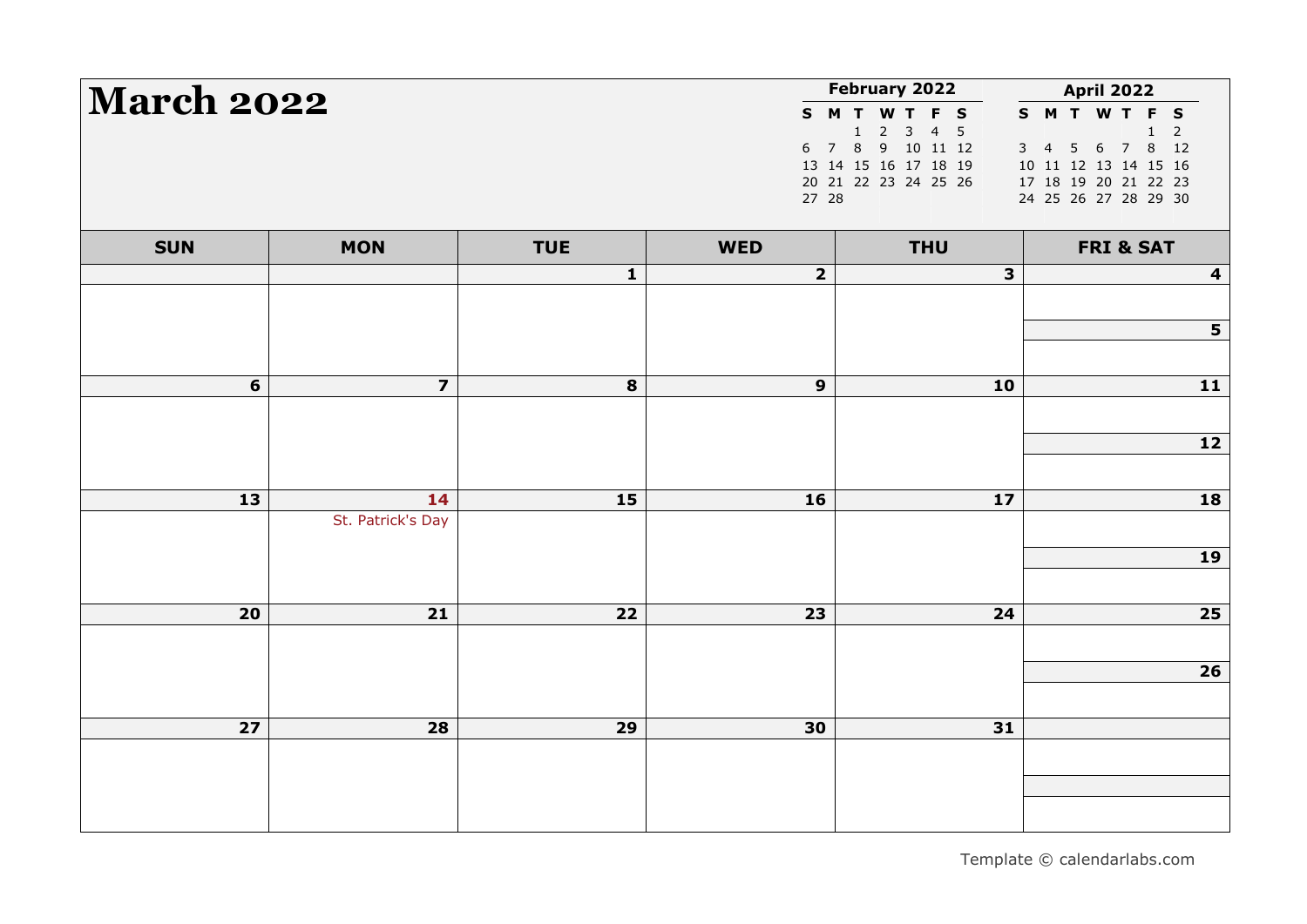|                      |                      |            |                | <b>March 2022</b>                                                                                                                         | <b>May 2022</b>                                                                                                                                                                                               |
|----------------------|----------------------|------------|----------------|-------------------------------------------------------------------------------------------------------------------------------------------|---------------------------------------------------------------------------------------------------------------------------------------------------------------------------------------------------------------|
| <b>April 2022</b>    |                      |            |                | S M T W T F S<br>$2 \quad 3$<br>4 <sub>5</sub><br>1<br>6 7 8 9 10 11 12<br>13 14 15 16 17 18 19<br>20 21 22 23 24 25 26<br>27 28 29 30 31 | M T W T F S<br>S<br>$\mathbf{3}$<br>$\overline{2}$<br>$\overline{4}$<br>$\,1\,$<br>5 <sup>7</sup><br>6<br>$\overline{7}$<br>8<br>9 10 11 12 13 12<br>15 16 17 18 19 20 21<br>22 23 24 25 26 27 28<br>29 30 31 |
| <b>SUN</b>           | <b>MON</b>           | <b>TUE</b> | <b>WED</b>     | <b>THU</b>                                                                                                                                | <b>FRI &amp; SAT</b>                                                                                                                                                                                          |
|                      |                      |            |                |                                                                                                                                           | $\mathbf{1}$                                                                                                                                                                                                  |
|                      |                      |            |                |                                                                                                                                           |                                                                                                                                                                                                               |
|                      |                      |            |                |                                                                                                                                           | $\overline{2}$                                                                                                                                                                                                |
|                      |                      |            |                |                                                                                                                                           |                                                                                                                                                                                                               |
| 3                    | 4                    | 5          | $6\phantom{1}$ | $\overline{\mathbf{z}}$                                                                                                                   | 8                                                                                                                                                                                                             |
|                      |                      |            |                |                                                                                                                                           |                                                                                                                                                                                                               |
|                      |                      |            |                |                                                                                                                                           | 9                                                                                                                                                                                                             |
|                      |                      |            |                |                                                                                                                                           |                                                                                                                                                                                                               |
| 10                   | 11                   | 12         | 13             | 14                                                                                                                                        | 15                                                                                                                                                                                                            |
|                      |                      |            |                |                                                                                                                                           | <b>Good Friday</b>                                                                                                                                                                                            |
|                      |                      |            |                |                                                                                                                                           | 16                                                                                                                                                                                                            |
|                      |                      |            |                |                                                                                                                                           |                                                                                                                                                                                                               |
| 17                   | 18                   | 19         | 20             | 21                                                                                                                                        | $22$                                                                                                                                                                                                          |
| <b>Easter Sunday</b> | <b>Easter Monday</b> |            |                |                                                                                                                                           |                                                                                                                                                                                                               |
|                      |                      |            |                |                                                                                                                                           | 23                                                                                                                                                                                                            |
|                      |                      |            |                |                                                                                                                                           |                                                                                                                                                                                                               |
| 24                   | 25                   | 26         | 27             | 28                                                                                                                                        | 29                                                                                                                                                                                                            |
|                      |                      |            |                |                                                                                                                                           |                                                                                                                                                                                                               |
|                      |                      |            |                |                                                                                                                                           | 30                                                                                                                                                                                                            |
|                      |                      |            |                |                                                                                                                                           |                                                                                                                                                                                                               |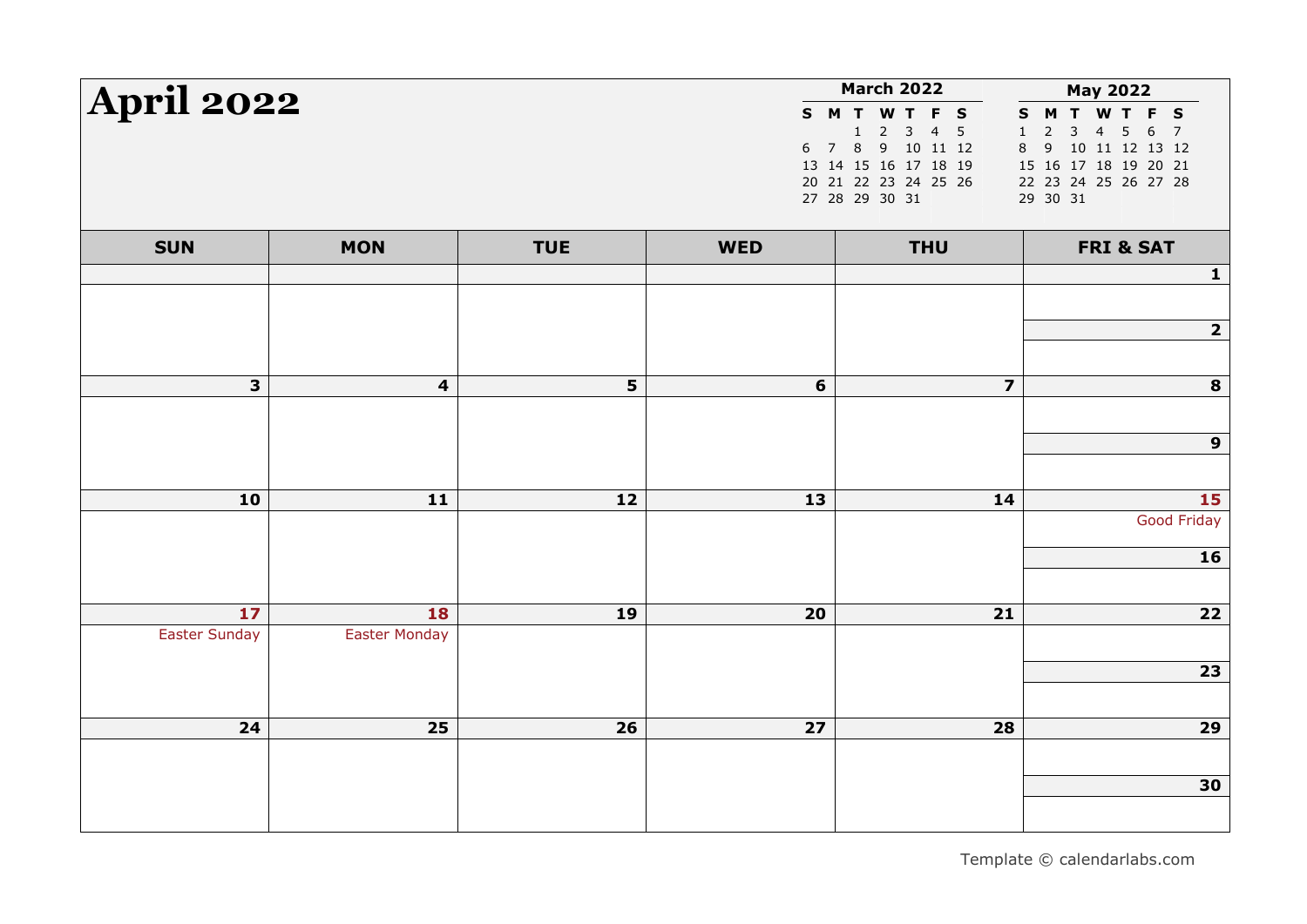| <b>May 2022</b> |                         |            |            | <b>April 2022</b>                              | <b>June 2022</b>                                                             |
|-----------------|-------------------------|------------|------------|------------------------------------------------|------------------------------------------------------------------------------|
|                 |                         |            |            | S M T W T F S<br>$\mathbf 1$<br>$\overline{2}$ | S M T W T F S<br>$\overline{2}$<br>3 <sup>7</sup><br>$1\,$<br>$\overline{4}$ |
|                 |                         |            |            | 3 4 5 6 7 8 9                                  | 5 6 7 8 9 10 9                                                               |
|                 |                         |            |            | 10 11 12 13 14 15 16                           | 12 13 14 15 16 17 18                                                         |
|                 |                         |            |            | 17 18 19 20 21 22 23                           | 19 20 21 22 23 24 25                                                         |
|                 |                         |            |            | 24 25 26 27 28 29 30                           | 26 27 28 29 30                                                               |
| <b>SUN</b>      | <b>MON</b>              | <b>TUE</b> | <b>WED</b> | <b>THU</b>                                     | <b>FRI &amp; SAT</b>                                                         |
| $\mathbf{1}$    | $\overline{\mathbf{2}}$ | 3          | 4          |                                                | 5<br>$6\phantom{1}$                                                          |
|                 |                         |            |            |                                                |                                                                              |
|                 |                         |            |            |                                                | $\overline{\mathbf{z}}$                                                      |
|                 |                         |            |            |                                                |                                                                              |
| 8               | $\mathbf{9}$            | 10         | $11$       | 12                                             | 13                                                                           |
|                 |                         |            |            |                                                |                                                                              |
|                 |                         |            |            |                                                |                                                                              |
|                 |                         |            |            |                                                | 14                                                                           |
|                 |                         |            |            |                                                |                                                                              |
| 15              | 16                      | $17$       | 18         | 19                                             | 20                                                                           |
|                 |                         |            |            |                                                |                                                                              |
|                 |                         |            |            |                                                |                                                                              |
|                 |                         |            |            |                                                | $21$                                                                         |
|                 |                         |            |            |                                                |                                                                              |
| 22              | 23                      | 24         | 25         | 26                                             | $\overline{27}$                                                              |
|                 | Victoria Day (Many      |            |            |                                                |                                                                              |
|                 | regions)                |            |            |                                                | 28                                                                           |
|                 |                         |            |            |                                                |                                                                              |
|                 |                         |            |            |                                                |                                                                              |
| 29              | 30                      | 31         |            |                                                |                                                                              |
|                 |                         |            |            |                                                |                                                                              |
|                 |                         |            |            |                                                |                                                                              |
|                 |                         |            |            |                                                |                                                                              |
|                 |                         |            |            |                                                |                                                                              |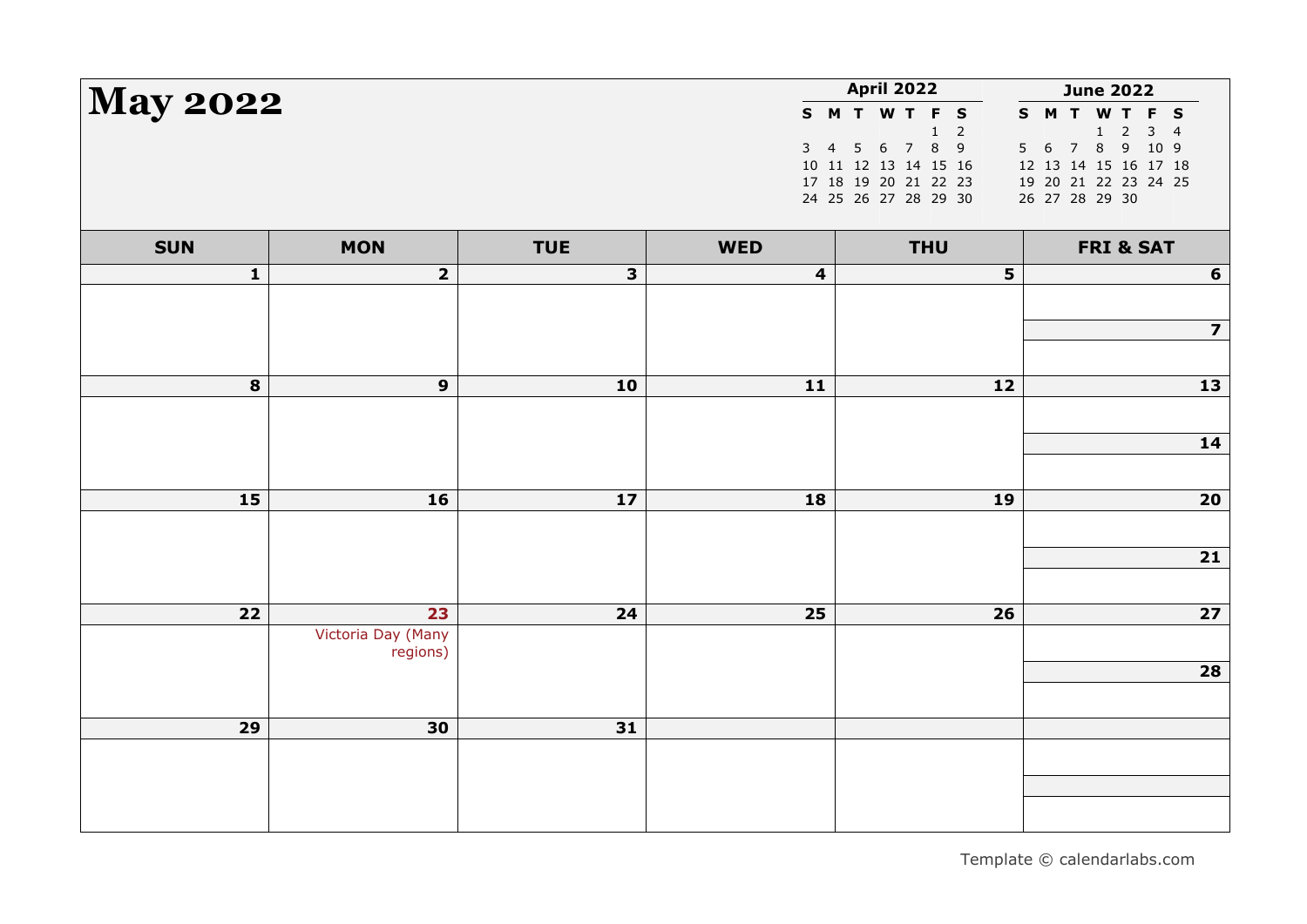| <b>June 2022</b> |            |                         |                                    | <b>May 2022</b>                                                                                                                                                | <b>July 2022</b>                                                                                                                                |
|------------------|------------|-------------------------|------------------------------------|----------------------------------------------------------------------------------------------------------------------------------------------------------------|-------------------------------------------------------------------------------------------------------------------------------------------------|
|                  |            |                         | S.<br>$\mathbf{1}$<br>$\,8\,$<br>9 | M T W T F S<br>$\overline{2}$<br>3<br>$\overline{7}$<br>$\overline{4}$<br>5<br>6<br>10 11 12 13 14<br>15 16 17 18 19 20 21<br>22 23 24 25 26 27 28<br>29 30 31 | S M T W T F S<br>$\mathbf{1}$<br>$\overline{2}$<br>3 4 5 6 7 8 14<br>10 11 12 13 14 15 16<br>17 18 19 20 21 22 23<br>24 25 26 27 28 29 30<br>31 |
| <b>SUN</b>       | <b>MON</b> | <b>TUE</b>              | <b>WED</b>                         | <b>THU</b>                                                                                                                                                     | <b>FRI &amp; SAT</b>                                                                                                                            |
|                  |            |                         | $\mathbf{1}$                       | $\mathbf{2}$                                                                                                                                                   | $\mathbf{3}$                                                                                                                                    |
|                  |            |                         |                                    |                                                                                                                                                                |                                                                                                                                                 |
|                  |            |                         |                                    |                                                                                                                                                                | $\overline{\mathbf{4}}$                                                                                                                         |
|                  |            |                         |                                    |                                                                                                                                                                |                                                                                                                                                 |
| $5\phantom{1}$   | 6          | $\overline{\mathbf{z}}$ | $\bf{8}$                           | $\boldsymbol{9}$                                                                                                                                               | 10                                                                                                                                              |
|                  |            |                         |                                    |                                                                                                                                                                | $11$                                                                                                                                            |
|                  |            |                         |                                    |                                                                                                                                                                |                                                                                                                                                 |
| 12               | 13         | 14                      | 15                                 | 16                                                                                                                                                             | 17                                                                                                                                              |
|                  |            |                         |                                    |                                                                                                                                                                |                                                                                                                                                 |
|                  |            |                         |                                    |                                                                                                                                                                | 18                                                                                                                                              |
|                  |            |                         |                                    |                                                                                                                                                                |                                                                                                                                                 |
| 19               | 20         | $21$                    | 22                                 | 23                                                                                                                                                             | $\overline{\mathbf{24}}$                                                                                                                        |
|                  |            |                         |                                    |                                                                                                                                                                |                                                                                                                                                 |
|                  |            |                         |                                    |                                                                                                                                                                | 25                                                                                                                                              |
|                  |            |                         |                                    |                                                                                                                                                                |                                                                                                                                                 |
| 26               | 27         | 28                      | 29                                 | 30                                                                                                                                                             |                                                                                                                                                 |
|                  |            |                         |                                    |                                                                                                                                                                |                                                                                                                                                 |
|                  |            |                         |                                    |                                                                                                                                                                |                                                                                                                                                 |
|                  |            |                         |                                    |                                                                                                                                                                |                                                                                                                                                 |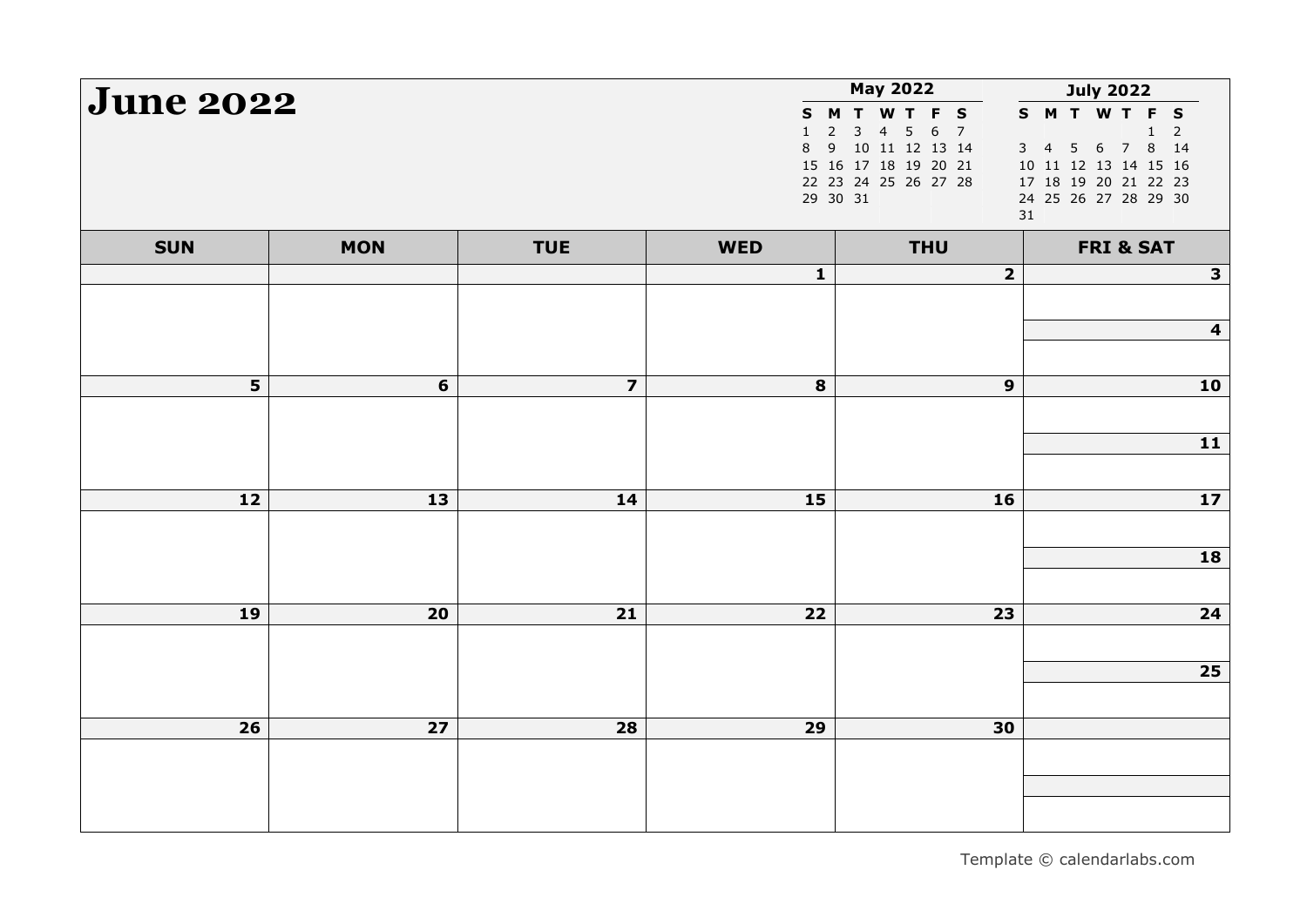| <b>July 2022</b>        |                         |            |                | <b>June 2022</b>                             | August 2022                                                                                       |
|-------------------------|-------------------------|------------|----------------|----------------------------------------------|---------------------------------------------------------------------------------------------------|
|                         |                         |            |                | S M T W T F S                                | S M T W T F S                                                                                     |
|                         |                         |            |                | $1\quad 2$<br>$3 \quad 4$<br>5 6 7 8 9 10 11 | $\overline{2}$<br>$\mathsf{3}$<br>$\overline{4}$<br>5 <sub>1</sub><br>1<br>6<br>7 8 9 10 11 12 11 |
|                         |                         |            |                | 12 13 14 15 16 17 18                         | 14 15 16 17 18 19 20                                                                              |
|                         |                         |            |                | 19 20 21 22 23 24 25                         | 21 22 23 24 25 26 27                                                                              |
|                         |                         |            |                | 26 27 28 29 30                               | 28 29 30 31                                                                                       |
| <b>SUN</b>              | <b>MON</b>              | <b>TUE</b> | <b>WED</b>     | <b>THU</b>                                   | <b>FRI &amp; SAT</b>                                                                              |
|                         |                         |            |                |                                              | $\mathbf{1}$                                                                                      |
|                         |                         |            |                |                                              | Canada Day                                                                                        |
|                         |                         |            |                |                                              | $\overline{\mathbf{2}}$                                                                           |
|                         |                         |            |                |                                              |                                                                                                   |
| $\overline{\mathbf{3}}$ | $\overline{\mathbf{4}}$ | 5          | $6\phantom{1}$ | $\overline{\mathbf{z}}$                      | 8                                                                                                 |
|                         |                         |            |                |                                              |                                                                                                   |
|                         |                         |            |                |                                              | 9                                                                                                 |
|                         |                         |            |                |                                              |                                                                                                   |
| 10                      | 11                      | 12         | 13             | 14                                           | 15                                                                                                |
|                         |                         |            |                |                                              |                                                                                                   |
|                         |                         |            |                |                                              | 16                                                                                                |
|                         |                         |            |                |                                              |                                                                                                   |
| 17                      | 18                      | 19         | 20             | $21$                                         | $22$                                                                                              |
|                         |                         |            |                |                                              |                                                                                                   |
|                         |                         |            |                |                                              | $\overline{23}$                                                                                   |
|                         |                         |            |                |                                              |                                                                                                   |
| 24                      | 25                      | 26         | 27             | 28                                           | 29                                                                                                |
|                         |                         |            |                |                                              |                                                                                                   |
|                         |                         |            |                |                                              | 30                                                                                                |
|                         |                         |            |                |                                              |                                                                                                   |
| 31                      |                         |            |                |                                              |                                                                                                   |
|                         |                         |            |                |                                              |                                                                                                   |
|                         |                         |            |                |                                              |                                                                                                   |
|                         |                         |            |                |                                              |                                                                                                   |
|                         |                         |            |                |                                              |                                                                                                   |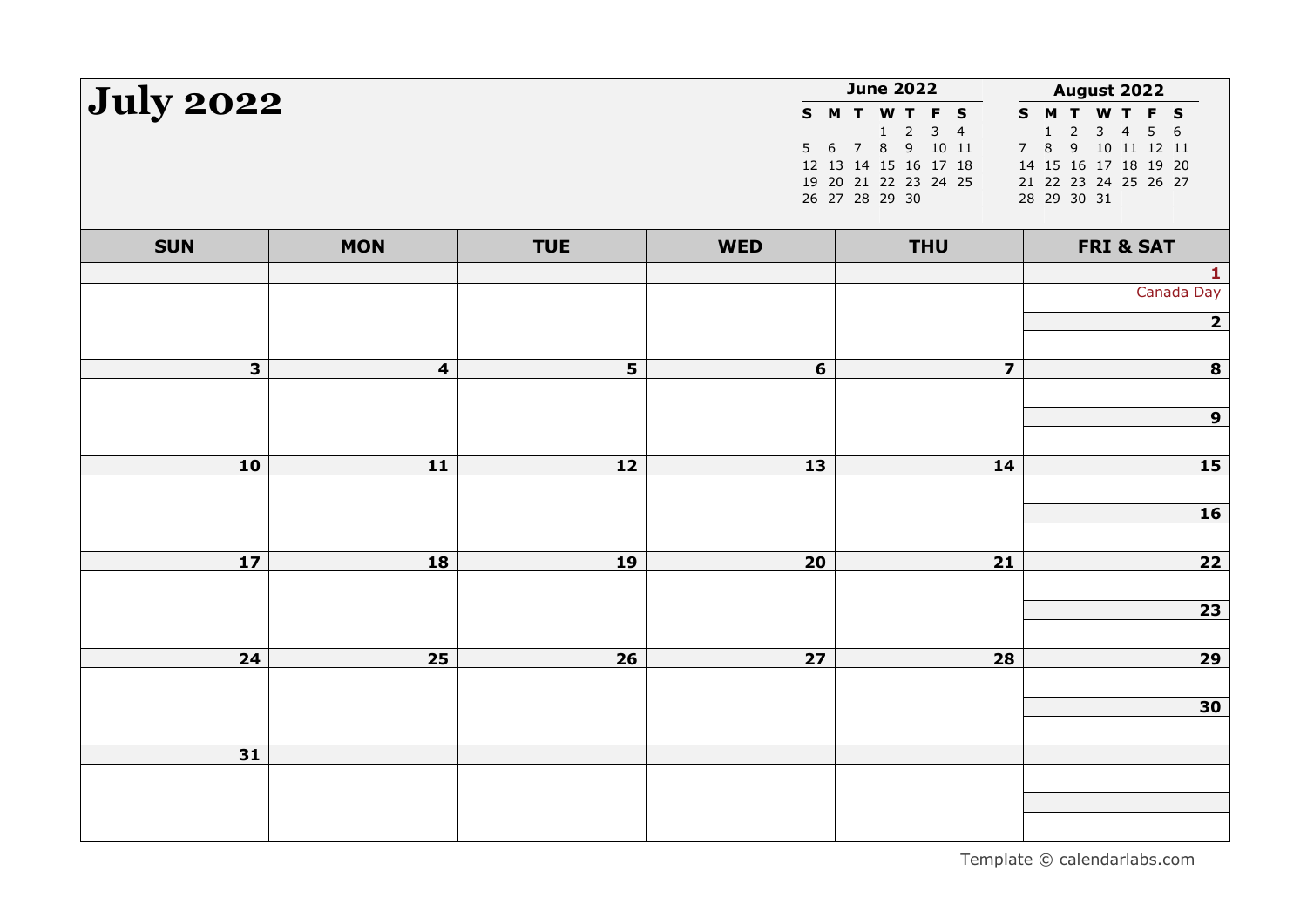| <b>August 2022</b>      |                                                 |                         |                          | <b>July 2022</b>                                                                      | September 2022                                                                                                                                        |  |
|-------------------------|-------------------------------------------------|-------------------------|--------------------------|---------------------------------------------------------------------------------------|-------------------------------------------------------------------------------------------------------------------------------------------------------|--|
|                         |                                                 |                         | 3<br>$\overline{4}$      | S M T W T F S<br>$\overline{2}$<br>$\mathbf{1}$<br>78<br>$\overline{9}$<br>$6\,$<br>5 | S M T W T<br>F<br>$\mathbf{s}$<br>$\overline{2}$<br>$\overline{3}$<br>$\mathbf{1}$<br>7 8<br>9<br>$\overline{9}$<br>4 <sub>5</sub><br>$6\overline{6}$ |  |
|                         |                                                 |                         | 31                       | 10 11 12 13 14 15 16<br>17 18 19 20 21 22 23<br>24 25 26 27 28 29 30                  | 11 12 13 14 15 16 17<br>18 19 20 21 22 23 24<br>25 26 27 28 29 30                                                                                     |  |
| <b>SUN</b>              | <b>MON</b>                                      | <b>TUE</b>              | <b>WED</b>               | <b>THU</b>                                                                            | <b>FRI &amp; SAT</b>                                                                                                                                  |  |
|                         | $\mathbf{1}$<br>Civic Holiday (Many<br>regions) | $\overline{\mathbf{2}}$ | 3                        | $\overline{\mathbf{4}}$                                                               | $5\phantom{a}$                                                                                                                                        |  |
|                         |                                                 |                         |                          |                                                                                       | 6                                                                                                                                                     |  |
| $\overline{\mathbf{z}}$ | 8                                               | $\boldsymbol{9}$        | 10                       | $11$                                                                                  | 12                                                                                                                                                    |  |
|                         |                                                 |                         |                          |                                                                                       | 13                                                                                                                                                    |  |
| 14                      | 15                                              | 16                      | $\overline{\mathbf{17}}$ | 18                                                                                    | <b>19</b>                                                                                                                                             |  |
|                         |                                                 |                         |                          |                                                                                       | 20                                                                                                                                                    |  |
|                         |                                                 |                         |                          |                                                                                       |                                                                                                                                                       |  |
| 21                      | 22                                              | 23                      | 24                       | 25                                                                                    | 26                                                                                                                                                    |  |
|                         |                                                 |                         |                          |                                                                                       | 27                                                                                                                                                    |  |
|                         |                                                 |                         |                          |                                                                                       |                                                                                                                                                       |  |
| 28                      | 29                                              | 30                      | 31                       |                                                                                       |                                                                                                                                                       |  |
|                         |                                                 |                         |                          |                                                                                       |                                                                                                                                                       |  |
|                         |                                                 |                         |                          |                                                                                       |                                                                                                                                                       |  |
|                         |                                                 |                         |                          |                                                                                       |                                                                                                                                                       |  |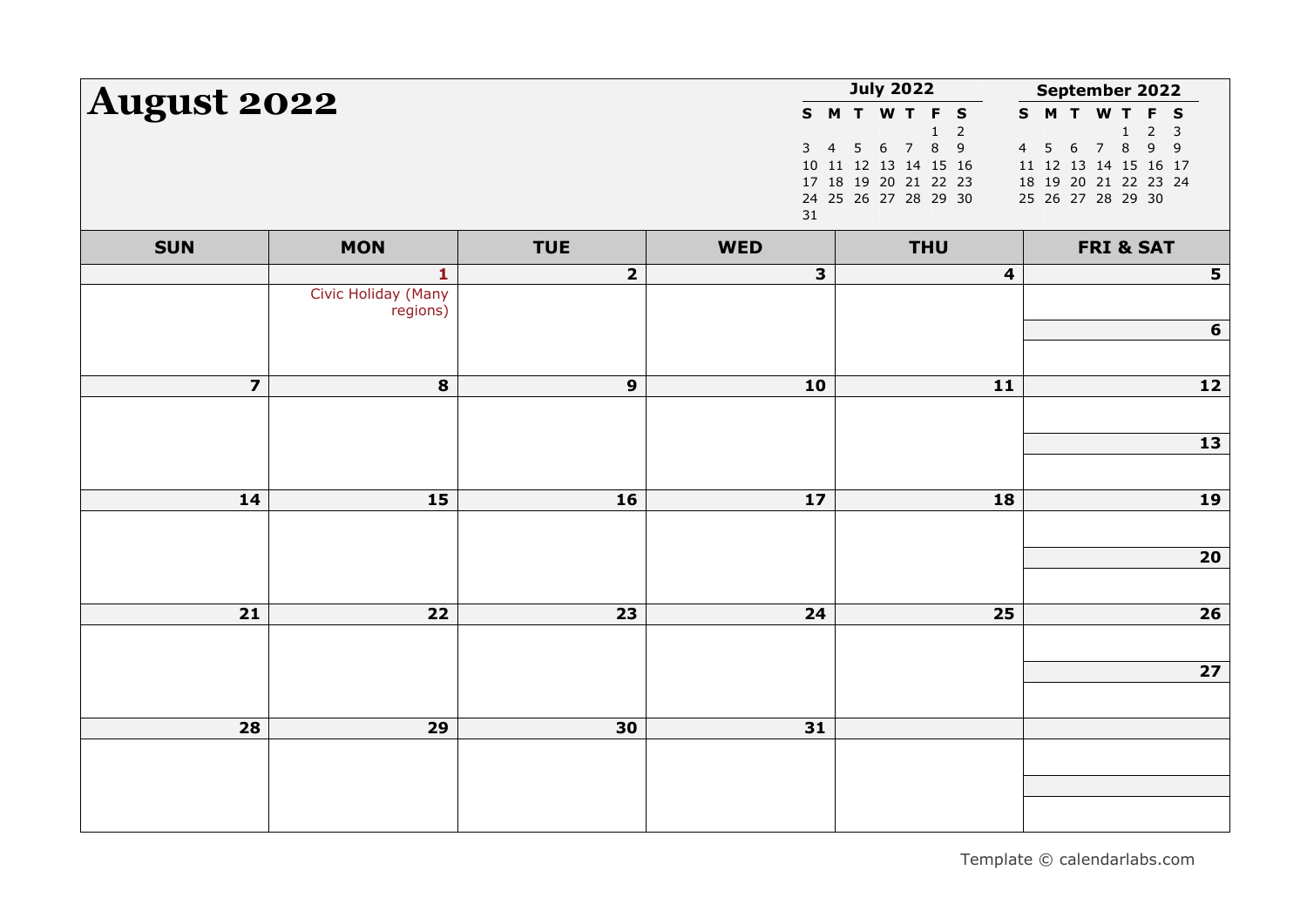|                         | <b>August 2022</b><br>September 2022 |            |                         |                                                                                                                                           | October 2022                                                                                                                                                      |
|-------------------------|--------------------------------------|------------|-------------------------|-------------------------------------------------------------------------------------------------------------------------------------------|-------------------------------------------------------------------------------------------------------------------------------------------------------------------|
|                         |                                      |            | 7 <sup>7</sup>          | S M T W T F S<br>$2 \quad 3 \quad 4$<br>$5\quad 6$<br>1<br>8 9 10 11 12 13<br>14 15 16 17 18 19 20<br>21 22 23 24 25 26 27<br>28 29 30 31 | S M T W T F S<br>$\overline{2}$<br>$6\overline{6}$<br>7 13<br>$3 \quad 4$<br>5<br>10 11 12 13 14 15<br>9<br>16 17 18 19 20 21 22<br>23 24 25 26 27 28 29<br>30 31 |
| <b>SUN</b>              | <b>MON</b>                           | <b>TUE</b> | <b>WED</b>              | <b>THU</b>                                                                                                                                | <b>FRI &amp; SAT</b>                                                                                                                                              |
|                         |                                      |            |                         | 1                                                                                                                                         | $\overline{2}$                                                                                                                                                    |
|                         |                                      |            |                         |                                                                                                                                           |                                                                                                                                                                   |
|                         |                                      |            |                         |                                                                                                                                           | $\mathbf{3}$                                                                                                                                                      |
| $\overline{\mathbf{4}}$ | 5                                    | 6          | $\overline{\mathbf{z}}$ | 8                                                                                                                                         | $\mathbf{9}$                                                                                                                                                      |
|                         | Labour Day                           |            |                         |                                                                                                                                           |                                                                                                                                                                   |
|                         |                                      |            |                         |                                                                                                                                           | 10                                                                                                                                                                |
|                         |                                      |            |                         |                                                                                                                                           |                                                                                                                                                                   |
| 11                      | 12                                   | 13         | 14                      | 15                                                                                                                                        | 16                                                                                                                                                                |
|                         |                                      |            |                         |                                                                                                                                           |                                                                                                                                                                   |
|                         |                                      |            |                         |                                                                                                                                           | $17$                                                                                                                                                              |
|                         |                                      |            |                         |                                                                                                                                           |                                                                                                                                                                   |
| 18                      | 19                                   | 20         | 21                      | 22                                                                                                                                        | 23                                                                                                                                                                |
|                         |                                      |            |                         |                                                                                                                                           | 24                                                                                                                                                                |
|                         |                                      |            |                         |                                                                                                                                           |                                                                                                                                                                   |
| 25                      | 26                                   | 27         | 28                      | 29                                                                                                                                        | 30                                                                                                                                                                |
|                         |                                      |            |                         |                                                                                                                                           |                                                                                                                                                                   |
|                         |                                      |            |                         |                                                                                                                                           |                                                                                                                                                                   |
|                         |                                      |            |                         |                                                                                                                                           |                                                                                                                                                                   |

Template © calendarlabs.com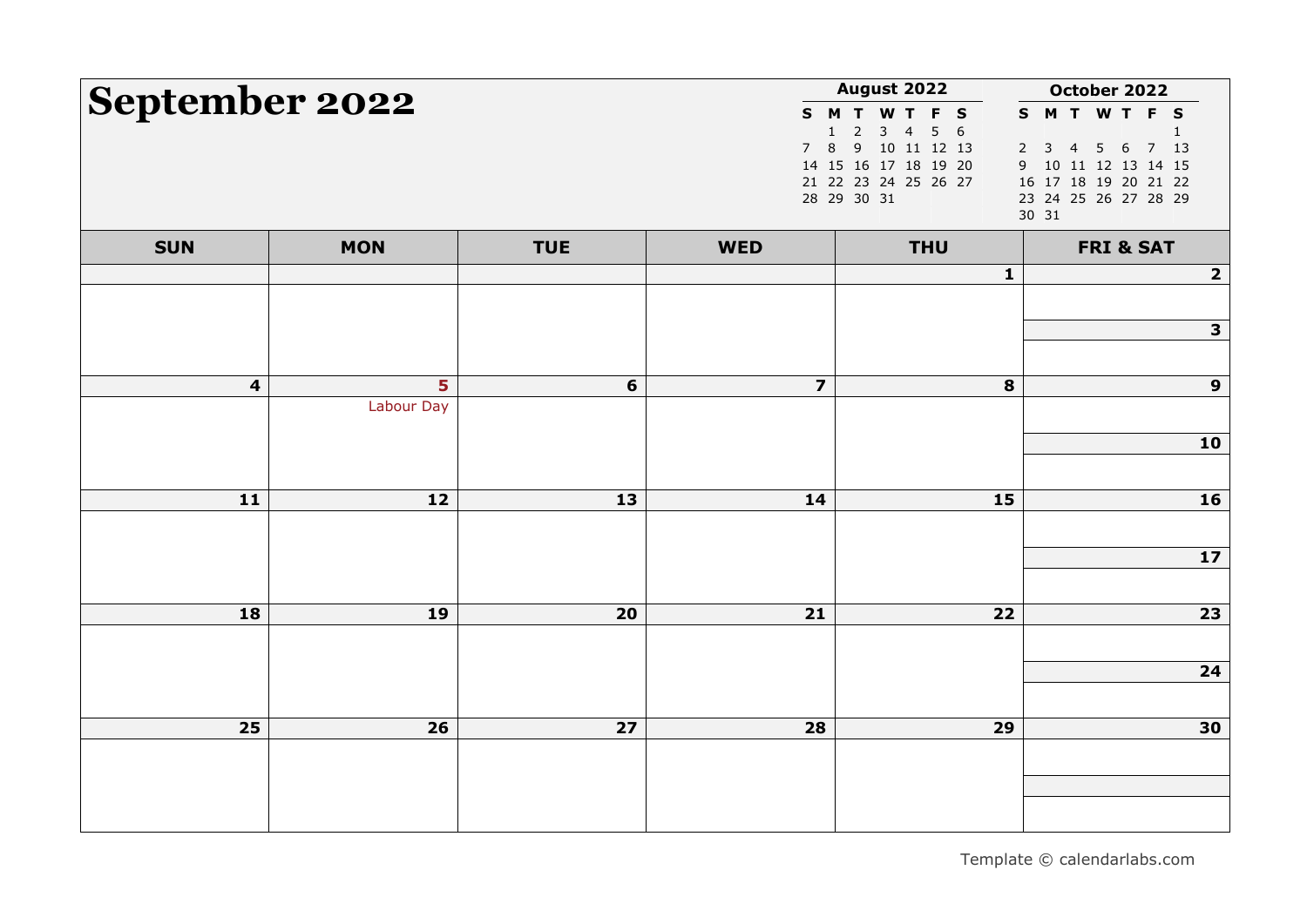| October 2022   |                         |                         |            | September 2022                              | November 2022                                          |
|----------------|-------------------------|-------------------------|------------|---------------------------------------------|--------------------------------------------------------|
|                |                         |                         |            | S M T W T F S<br>$2 \quad 3$<br>$\mathbf 1$ | S M T W T F S<br>$1 \quad 2 \quad 3$<br>4 <sub>5</sub> |
|                |                         |                         |            | 4 5 6 7 8 9 10                              | 6 7 8 9 10 11 10                                       |
|                |                         |                         |            | 11 12 13 14 15 16 17                        | 13 14 15 16 17 18 19                                   |
|                |                         |                         |            | 18 19 20 21 22 23 24                        | 20 21 22 23 24 25 26                                   |
|                |                         |                         |            | 25 26 27 28 29 30                           | 27 28 29 30                                            |
| <b>SUN</b>     | <b>MON</b>              | <b>TUE</b>              | <b>WED</b> | <b>THU</b>                                  | <b>FRI &amp; SAT</b>                                   |
|                |                         |                         |            |                                             |                                                        |
|                |                         |                         |            |                                             |                                                        |
|                |                         |                         |            |                                             |                                                        |
| $\overline{2}$ | 3 <sup>1</sup>          | $\overline{\mathbf{4}}$ | 5          | $6\phantom{1}$                              | $\overline{\mathbf{z}}$                                |
|                |                         |                         |            |                                             |                                                        |
|                |                         |                         |            |                                             | 8                                                      |
|                |                         |                         |            |                                             |                                                        |
| $\mathbf{9}$   | 10                      | 11                      | 12         | 13                                          | 14                                                     |
|                | <b>Thanksgiving Day</b> |                         |            |                                             |                                                        |
|                |                         |                         |            |                                             | <b>15</b>                                              |
| 16             | 17                      |                         |            |                                             |                                                        |
|                |                         | 18                      | 19         | 20                                          | $\overline{\mathbf{21}}$                               |
|                |                         |                         |            |                                             | $22$                                                   |
|                |                         |                         |            |                                             |                                                        |
| 23             | 24                      | 25                      | 26         | 27                                          | 28                                                     |
|                |                         |                         |            |                                             |                                                        |
|                |                         |                         |            |                                             | 29                                                     |
|                |                         |                         |            |                                             |                                                        |
| 30             | 31                      |                         |            |                                             |                                                        |
|                | Halloween               |                         |            |                                             |                                                        |
|                |                         |                         |            |                                             |                                                        |
|                |                         |                         |            |                                             |                                                        |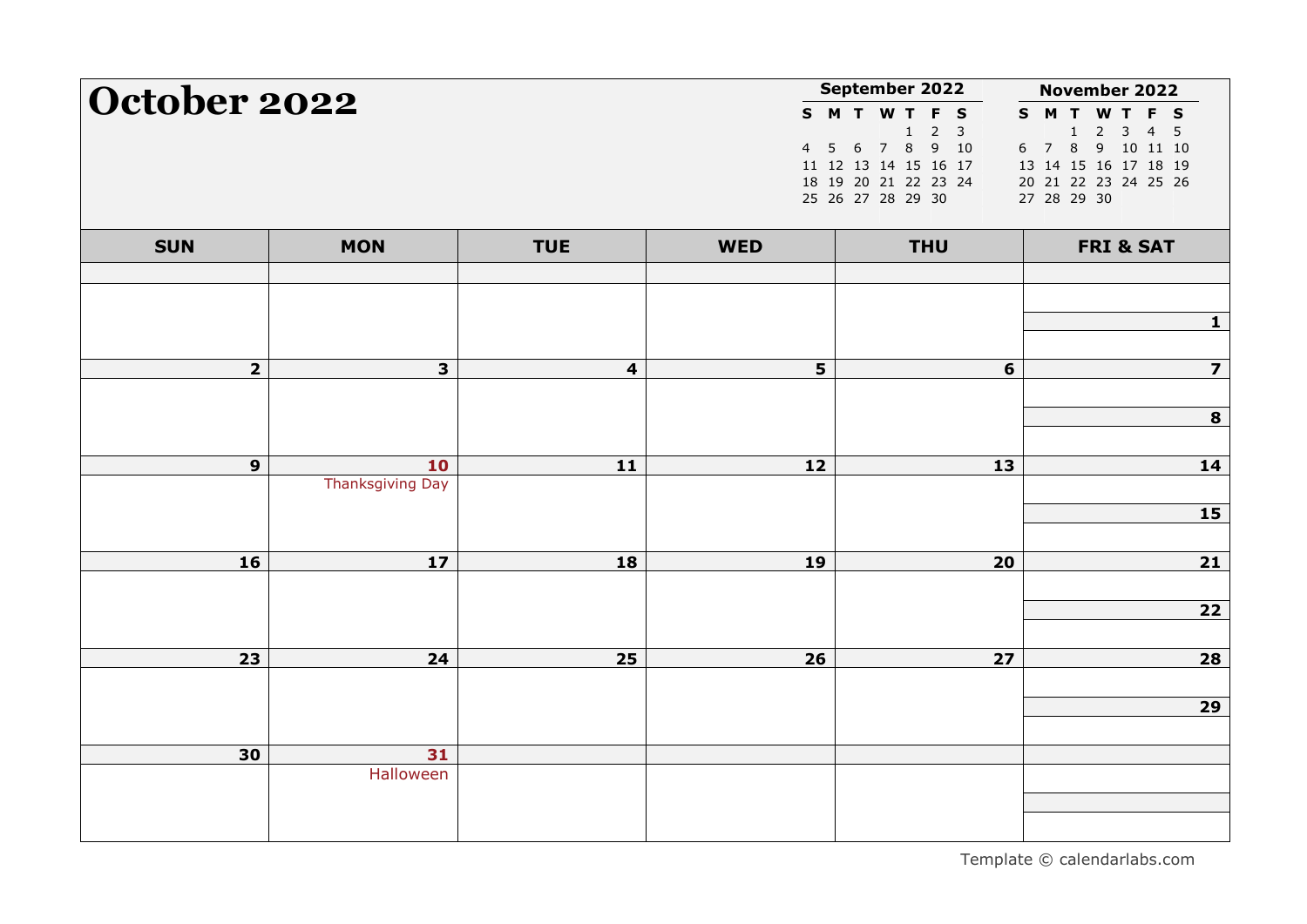| <b>November 2022</b> |                         |              |                              | October 2022                                                                                                         | December 2022                                                                                                                                          |
|----------------------|-------------------------|--------------|------------------------------|----------------------------------------------------------------------------------------------------------------------|--------------------------------------------------------------------------------------------------------------------------------------------------------|
|                      |                         |              | $\overline{2}$<br>9<br>30 31 | S M T W T F S<br>$\mathbf{1}$<br>5 6 7 8<br>3 4<br>10 11 12 13 14 15<br>16 17 18 19 20 21 22<br>23 24 25 26 27 28 29 | S M T W T F<br>$\mathbf{s}$<br>$\overline{2}$<br>3<br>1<br>5 6 7 8 9<br>8<br>4<br>11 12 13 14 15 16 17<br>18 19 20 21 22 23 24<br>25 26 27 28 29 30 31 |
| <b>SUN</b>           | <b>MON</b>              | <b>TUE</b>   | <b>WED</b>                   | <b>THU</b>                                                                                                           | <b>FRI &amp; SAT</b>                                                                                                                                   |
|                      |                         | $\mathbf{1}$ | $\overline{\mathbf{2}}$      | 3                                                                                                                    | $\overline{\mathbf{4}}$                                                                                                                                |
|                      |                         |              |                              |                                                                                                                      | 5                                                                                                                                                      |
| 6                    | $\overline{\mathbf{z}}$ | 8            | $\mathbf{9}$                 | 10                                                                                                                   | 11                                                                                                                                                     |
|                      |                         |              |                              |                                                                                                                      | Remembrance Day (Many<br>regions)<br>$12$                                                                                                              |
| 13                   | 14                      | 15           | 16                           | 17                                                                                                                   | 18                                                                                                                                                     |
|                      |                         |              |                              |                                                                                                                      | 19                                                                                                                                                     |
| 20                   | 21                      | 22           | 23                           | 24                                                                                                                   | 25                                                                                                                                                     |
|                      |                         |              |                              |                                                                                                                      | 26                                                                                                                                                     |
| 27                   | 28                      | 29           | 30                           |                                                                                                                      |                                                                                                                                                        |
|                      |                         |              |                              |                                                                                                                      |                                                                                                                                                        |